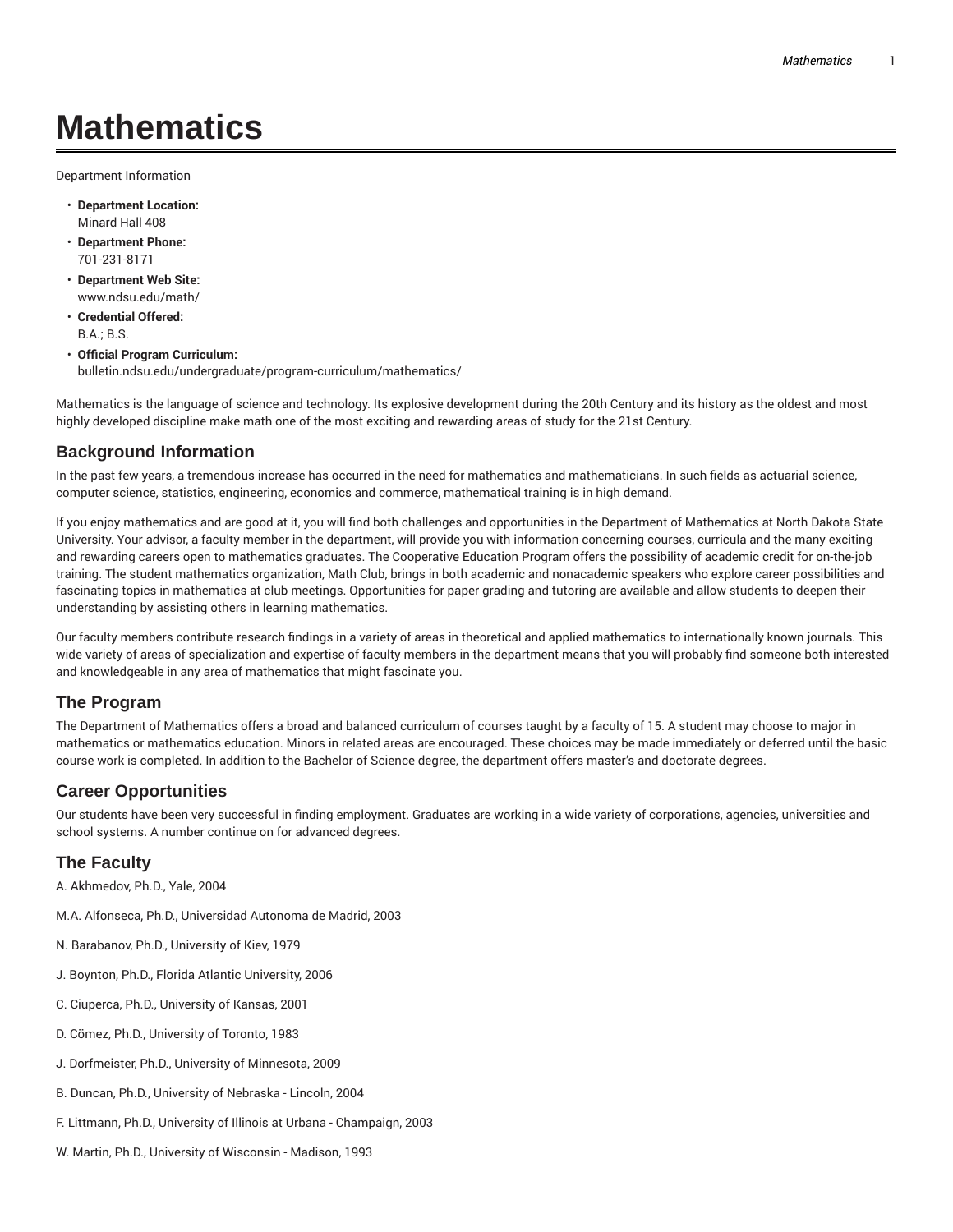A. Novozhilov, Ph.D., Moscow State University of Railway Engineering, 2002

- I. SenGupta, Ph.D., Texas A&M, 2010
- J. Striker, Ph.D., University of Minnesota, 2008
- A. Ungar, Ph.D., University of Tel Aviv, 1973

I. Yegorov, Ph.D., Lomonosov Moscow State University, 2014

The Curriculum

For a mathematics major, 57 credits of mathematics courses are required. The mathematics education major requires 37 credits and emphasizes those areas of mathematics and related disciplines that have proven most useful for secondary school teachers. In addition, there are cooperative double majors in mathematics and computer science, mathematics and physics, and mathematics and statistics, which take advantage of the overlap of requirements and give the student a broader background, thus opening a wider range of career possibilities. Advisors in the Department of Mathematics can furnish details about these and other programs, such as an emphasis in actuarial mathematics.

## **Plan of Study**

Please note this is a sample plan of study and not an official curriculum. Actual student schedules for each semester will vary depending on start year, education goals, applicable transfer credit, and course availability. Students are encouraged to work with their academic advisor on a regular basis to review degree progress and customize an individual plan of study.

| Freshman                                                                                                                      |                       |                                                                                                                          |                |
|-------------------------------------------------------------------------------------------------------------------------------|-----------------------|--------------------------------------------------------------------------------------------------------------------------|----------------|
| Fall                                                                                                                          | <b>Credits Spring</b> |                                                                                                                          | <b>Credits</b> |
| <b>MATH 165</b>                                                                                                               |                       | 4 MATH 166                                                                                                               | 4              |
| <b>MATH 129</b>                                                                                                               |                       | 3 MATH 329                                                                                                               | 3              |
| <b>ENGL 110</b>                                                                                                               |                       | 4 COMM 110                                                                                                               | 3              |
| <b>Gen Ed Humanities/Fine Arts</b>                                                                                            |                       | 3 ENGL 120                                                                                                               | 3              |
|                                                                                                                               |                       | Gen Ed Social/Behavioral Sciences                                                                                        | 3              |
|                                                                                                                               | 14                    |                                                                                                                          | 16             |
| Sophomore                                                                                                                     |                       |                                                                                                                          |                |
| Fall                                                                                                                          | <b>Credits Spring</b> |                                                                                                                          | <b>Credits</b> |
| <b>MATH 265</b>                                                                                                               |                       | 4 MATH 266                                                                                                               | 3              |
| <b>MATH 270</b>                                                                                                               |                       | 3 MATH 346                                                                                                               | 3              |
| <b>Related Required Course (15</b><br>credits of a minor or 2nd major or<br>elective with at least two 300+ level<br>courses) |                       | 3 Related Required Course (15<br>credits of a minor or 2nd major or<br>elective with at least two 300+ level<br>courses) | 3              |
| Gen Ed Humanities/Fine Arts &<br><b>Cultural Diversity</b>                                                                    |                       | 6 Gen Ed Social/Behavioral Sciences<br>& Global Perspectives                                                             | 6              |
|                                                                                                                               | 16                    |                                                                                                                          | 15             |
| <b>Junior</b>                                                                                                                 |                       |                                                                                                                          |                |
| Fall                                                                                                                          | <b>Credits Spring</b> |                                                                                                                          | <b>Credits</b> |
| <b>MATH 420</b>                                                                                                               |                       | 3 MATH 452                                                                                                               | 3              |
| <b>MATH 450</b>                                                                                                               |                       | 3 MATH 483                                                                                                               | 3              |
| Gen Ed Upper Level Writing                                                                                                    |                       | 3 MATH 300-400 Elective                                                                                                  | 3              |
| <b>Gen Ed Wellness</b>                                                                                                        |                       | 2 Gen Ed Science & Tech w/lab                                                                                            | 4              |
| MATH 300-400 Elective                                                                                                         |                       | 3 Related Required Course (15<br>credits of a minor or 2nd major or<br>elective with at least two 300+ level<br>courses) | 3              |